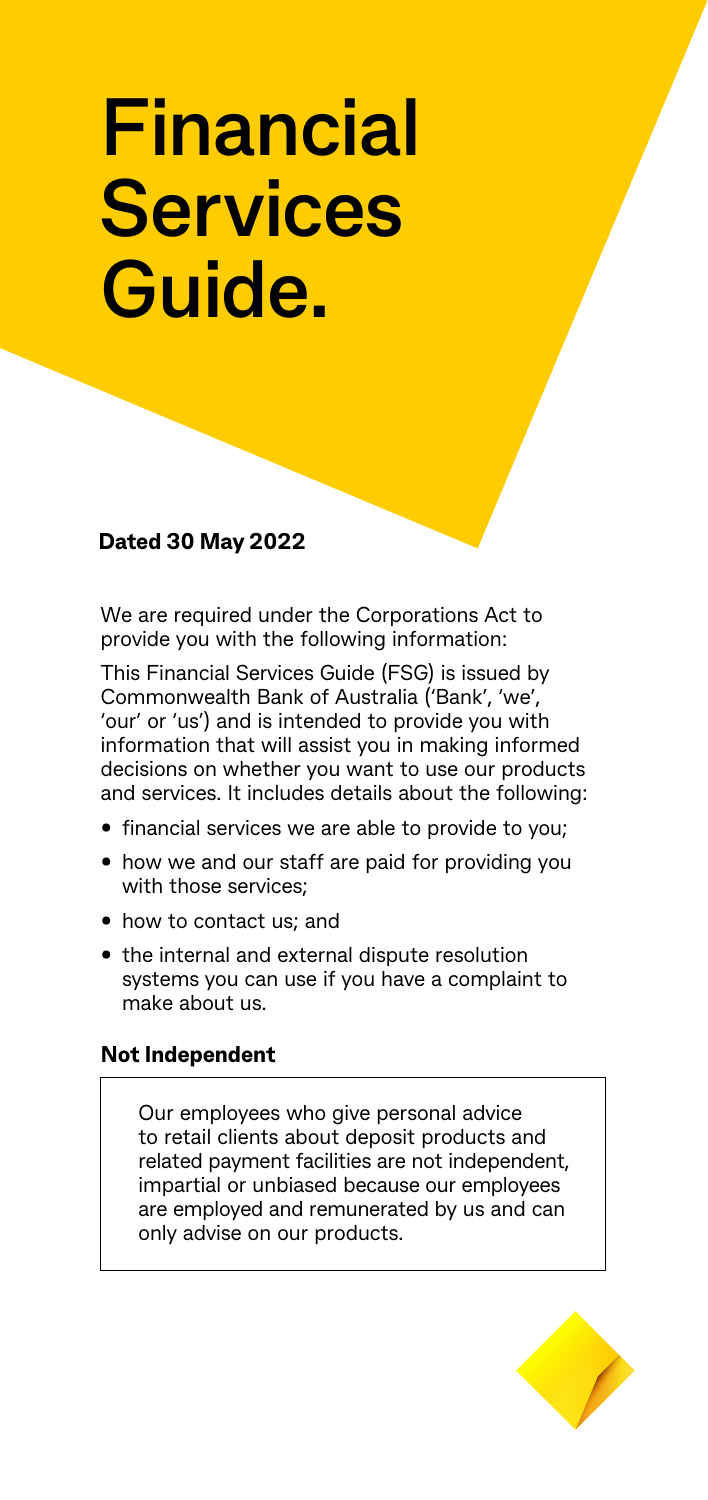# **Our products and services**

Our Australian Financial Services Licence authorises us to deal in and provide financial product advice relating to the following product groups:

- Banking products, such as deposit accounts and payment facilities
- General Insurance
- Life Insurance and Income Protection (including Risk Insurance and Investment Life insurance)
- Foreign Exchange (including Travel Money Card)
- Superannuation

Our representatives may provide:

- personal advice on banking products, such as deposit accounts and payment facilities.
- general advice on General Insurance, Life Insurance, Foreign Exchange and Superannuation. If we provide you with general advice on these products we will also give you a Product Disclosure Statement (PDS), which gives you information about the product on which we provide advice and helps you to compare with similar products.

#### **Associations or relationships with other product issuers**

When providing financial services that relate to the authorised product groups, we are generally acting on our own behalf. However, we may also act for the product issuer listed below when we sell you the following products:

| <b>Product Groups</b>                                                      | <b>Product Issuer</b>                                                                                                                                                                          |
|----------------------------------------------------------------------------|------------------------------------------------------------------------------------------------------------------------------------------------------------------------------------------------|
| General Insurance products<br>such as Home and Car<br>insurance            | Commonwealth Insurance<br>Limited ABN 96 067 524 216<br>AFSL 235030 <sup>1</sup>                                                                                                               |
| Risk Insurance products<br>such as Life Insurance and<br>Income Protection | AIA Australia Limited<br>ABN 79 004 837 861<br>AFSL 230043 <sup>2</sup>                                                                                                                        |
| <b>Essential Super</b>                                                     | Avanteos Investments Limited<br>ABN 20 096 259 979<br>AFSL 2455313 <sup>3</sup>                                                                                                                |
| General Insurance products<br>such as Travel Insurance                     | Zurich Australian Insurance<br>Limited ABN 13 000 296 640<br>AFSL 232507 (Zurich) through<br>its agent Cover-More Insurance<br>Services Pty Ltd ABN 95 003<br>114 145 AFSL 241713 <sup>2</sup> |

- 1 Fully owned non-guaranteed subsidiary of the Bank
- 2 Not part of the Commonwealth Bank of Australia Group.
- 3 Avanteos Investments Limited is a subsidiary of Superannuation and Investments HoldCo Pty Limited ABN 64 644 660 882 (HoldCo) and is part of Colonial First State, which refers to HoldCo and its subsidiaries. The Bank holds a significant minority interest in HoldCo.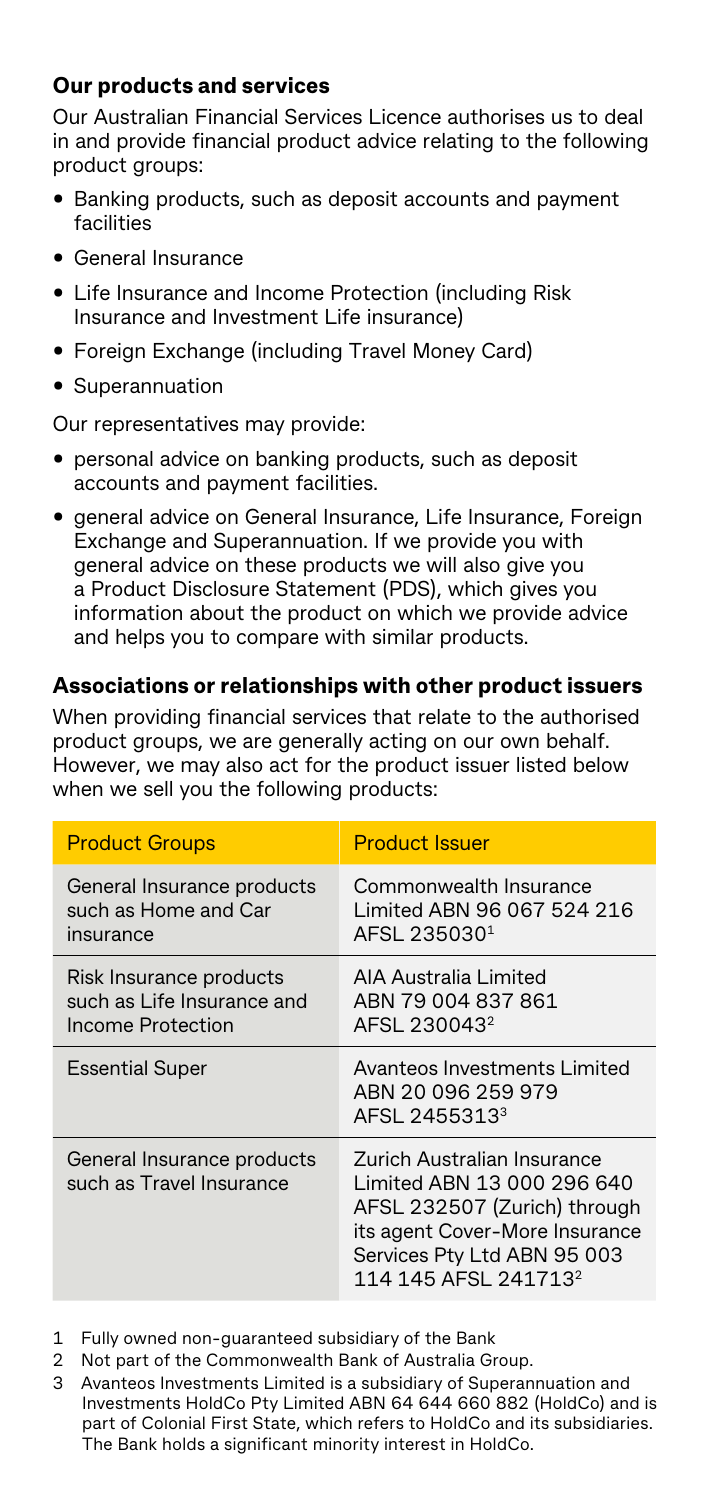# **Special instructions**

We generally require that you instruct us in person in relation to products and services, and we generally rely on your signature to verify your instructions.

However, there are special arrangements in place for some products and services where we can receive your instructions electronically via email, by telephone or fax. Where this is possible, it will be specified in the terms and conditions for the relevant product.

Where available, we are also able to accept instructions by other means – for example, Braille and various foreign languages. If you would prefer to instruct us in any of these ways, please make your request known to a member of our staff.

#### **How we, our staff and our brokers are paid for providing financial services**

Our staff are remunerated by salary that includes superannuation benefits. The amount of salary varies according to the staff member's position within the Bank.

Our staff may also be eligible for an incentive payment that is based on a number of factors. These include:

- business outcomes against overall business plan;
- customer satisfaction against plan; and
- other criteria such as productivity measures and people leadership.

Business outcomes measure overall value adding activities provided to customers including, sales and referrals to other persons in the Bank who specialise in certain products and/or services, against plan. All staff members are required to meet minimum risk and compliance standards and demonstrate adherence to our group values to participate in incentive arrangements.

In addition, staff are eligible to participate in recognition programmes, which may include overseas travel.

Our staff may also receive benefits such as tickets to sporting and cultural events, corporate promotional merchandise or other similar benefits from product providers whose products they may sell or for business they may refer to those product providers. You may request further details of these programmes by contacting us within a reasonable time after receiving this FSG and before any financial service is provided to you.

We may receive commission for selling the products of Commonwealth Insurance Limited, AIA Australia Limited (AIA Australia) and Zurich Australian Insurance Limited.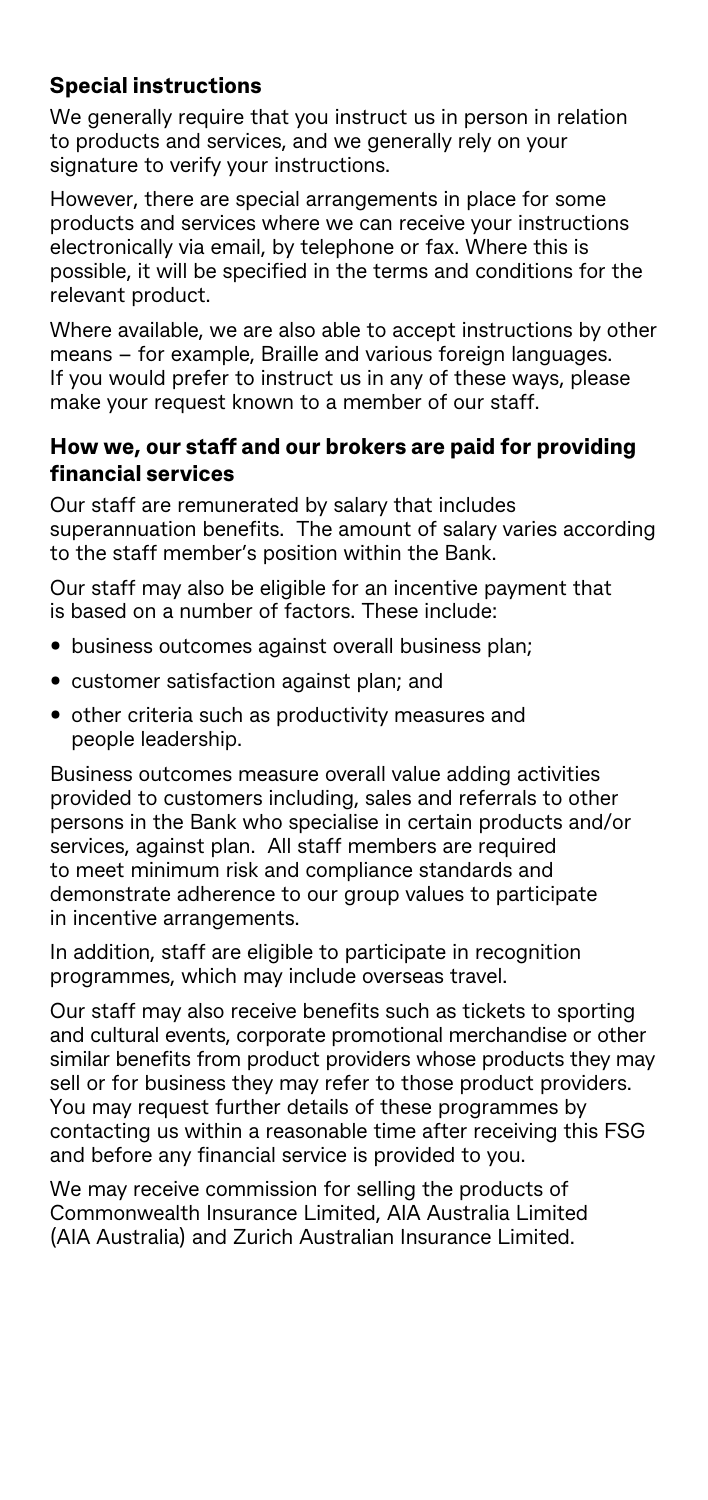The table below is a summary of the range of commissions that we may receive:

| Product                                                                                             | <b>Commission Range</b>                             |
|-----------------------------------------------------------------------------------------------------|-----------------------------------------------------|
| General Insurance products<br>such as Home and Car<br>insurance                                     | 0% to 20% of the premium<br>paid                    |
| Life Insurance and Income<br>Protection products<br>including Risk Insurance and<br>Life Investment | 0% to 60% of the premium<br>paid or amount invested |
| <b>Travel Insurance</b>                                                                             | 35% of the premium paid                             |

For example, if you buy home insurance issued by Commonwealth Insurance Limited from us, the commission amount, including GST, ranges between 0% to 20% of the premium paid or amount invested (excluding government charges). So, if you were to pay \$100 per month for your home insurance premium, we may earn up to \$20 per month commission from Commonwealth Insurance Limited.

We may also have a profit sharing arrangement in place with product issuers whose products we sell.

Our brokers or other third party referrers (not part of the Commonwealth Bank Group) may also receive benefits from Commonwealth Bank Group for referrals to the Bank by them in respect of the following products.

| Product                                                                    | <b>Commission Amount/Range</b>             |
|----------------------------------------------------------------------------|--------------------------------------------|
| General Insurance products                                                 | Up to \$300                                |
| Risk Insurance products such<br>as Life Insurance and Income<br>Protection | Up to 17.5% of the first<br>year's premium |
| <b>Term Deposit</b>                                                        | Up to \$200                                |
| <b>Business Transaction</b><br>Account                                     | Up to \$100                                |
| <b>Business Online Saver</b>                                               | Up to \$100                                |

#### **Binder arrangements with insurers**

A binder arrangement exists when an insurer permits a person or entity (such as the Bank) to enter into insurance contracts with you on their behalf.

For general insurance products where Commonwealth Insurance Limited is the insurer (Home and Car insurance) we act under a binder to enter into insurance contracts with you on behalf of Commonwealth Insurance Limited. Please note, we do not have authority on behalf of Commonwealth Insurance Limited to settle your claim against Commonwealth Insurance Limited.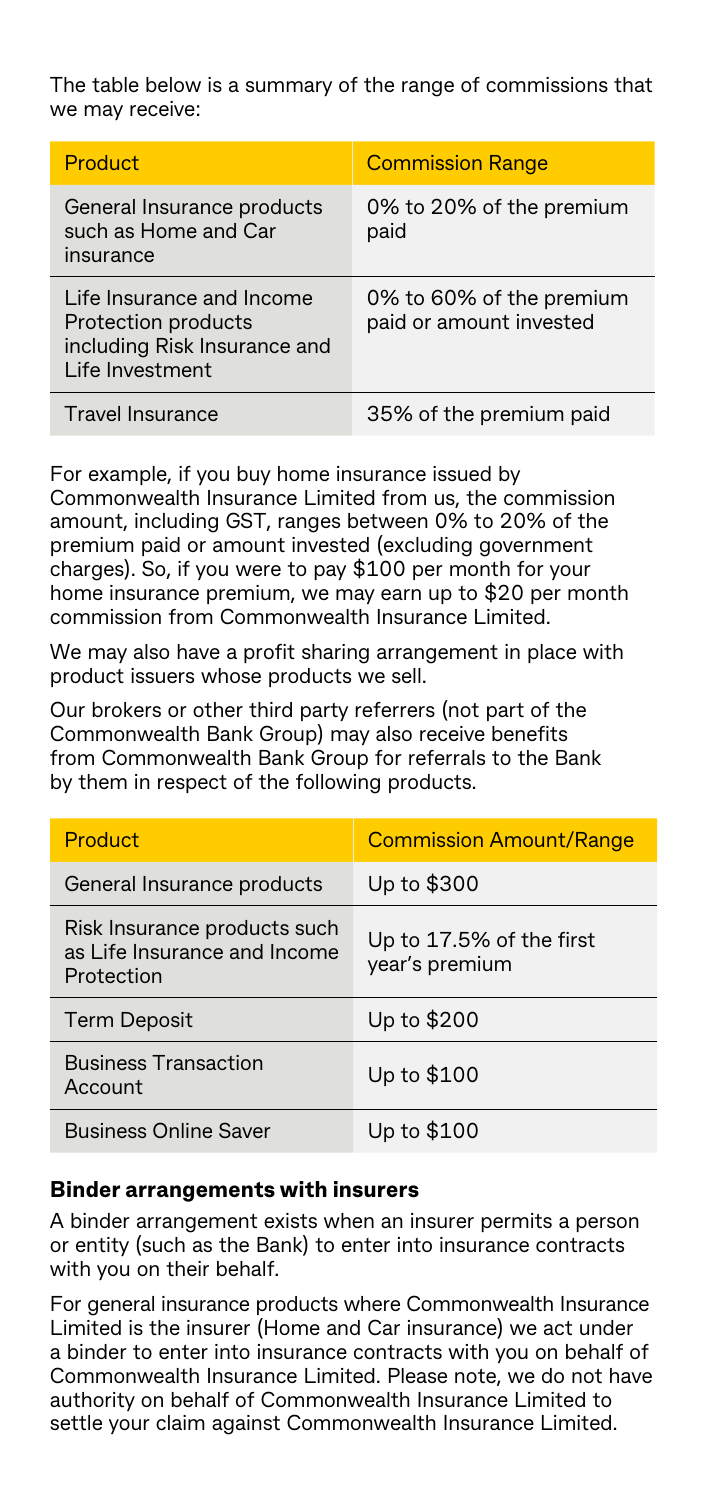# **Compensation arrangements**

As an authorised deposit-taking institution regulated by the Australian Prudential Regulation Authority, we are exempt from the compensation requirements contained in the Corporations Act 2001. However, we do have compensation and insurance arrangements in place.

# **How we handle personal information of our customers**

We understand how important it is to protect personal information. To find out how we collect, use and share personal information, please refer to our Privacy Policy which is available at **[commbank.com.au](http://commbank.com.au/)** or upon request from any branch of the Bank.

This Privacy Policy also explains:

- the steps we take to protect and secure personal information;
- how we handle credit reports and other credit information;
- how you can obtain a copy of your credit report; and
- how you can access and correct personal information that we hold about you.

#### **What to do if you have a complaint**

If there's something we can improve, or you're not satisfied with our products, services, staff or complaint handling process, it's important we hear about it so we can make things right.

#### **Talk to us**

Most problems can be resolved quickly and simply by talking with us. You can contact us:

- In person at any of our branches
- By phone **1800 805 605**
- By toll free fax **1800 028 542**
- Online at **[commbank.com.au/feedback](http://commbank.com.au/feedback)**

# **National Relay Service**

- TTY or Voice: Call **133 677** then ask for **13 2221**
- Speak & listen: Call **1300 555 727** then ask for **13 2221**
- SMS relay Text **0423 677 767**

For more information, visit the National Relay Service: **[relayservice.com.au](http://relayservice.com.au)**

Our staff will do everything they can to rectify your problem. We strive, wherever possible, to resolve your complaint within 5 working days.